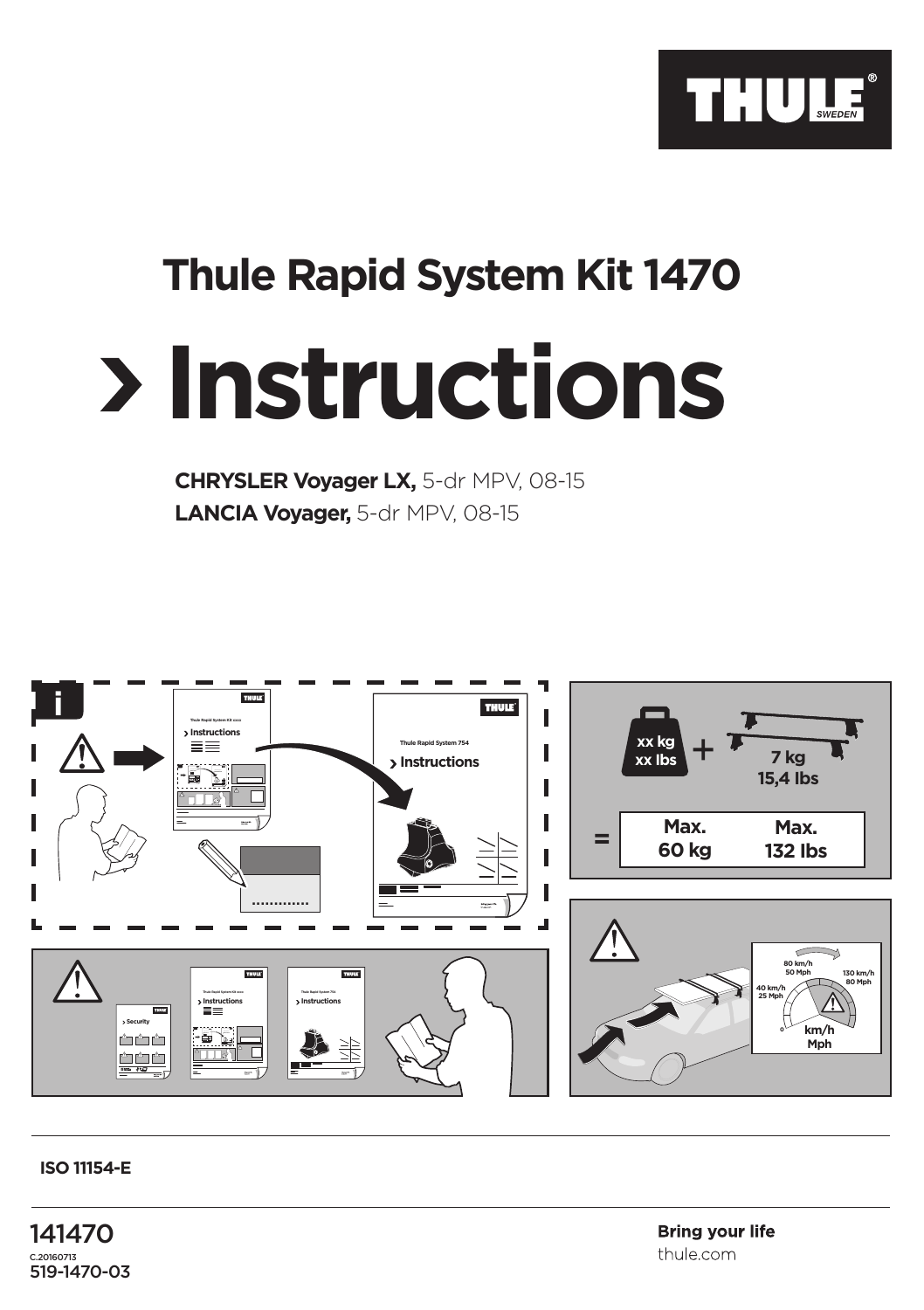

|                                      | X (scale) | X(mm)  | X (inch)         |
|--------------------------------------|-----------|--------|------------------|
| CHRYSLER Voyager LX, 5-dr MPV, 08-15 | 55        | 1201   | 47 $\frac{1}{4}$ |
| LANCIA Voyager, 5-dr MPV, 08-15      | 55        | 1201   | 47 $\frac{1}{4}$ |
| 2<br><b>THULE</b><br>> Instructions  | Y (scale) | Y (mm) | Y (inch)         |
| CHRYSLER Voyager LX, 5-dr MPV, 08-15 | 51        | 1161   | 45 $\frac{3}{4}$ |
| LANCIA Voyager, 5-dr MPV, 08-15      | 51        | 1161   | 45 $\frac{3}{4}$ |
|                                      |           |        |                  |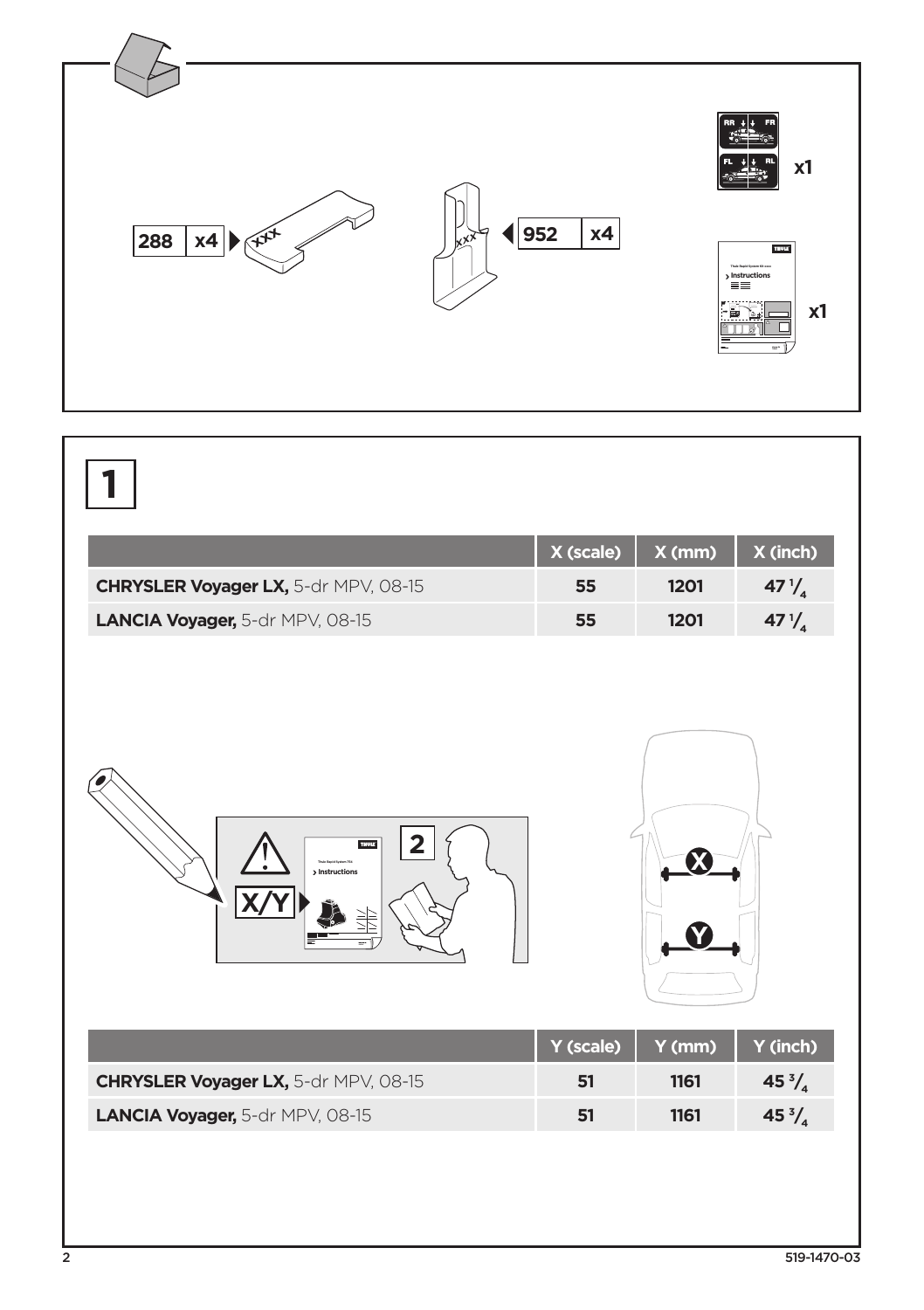